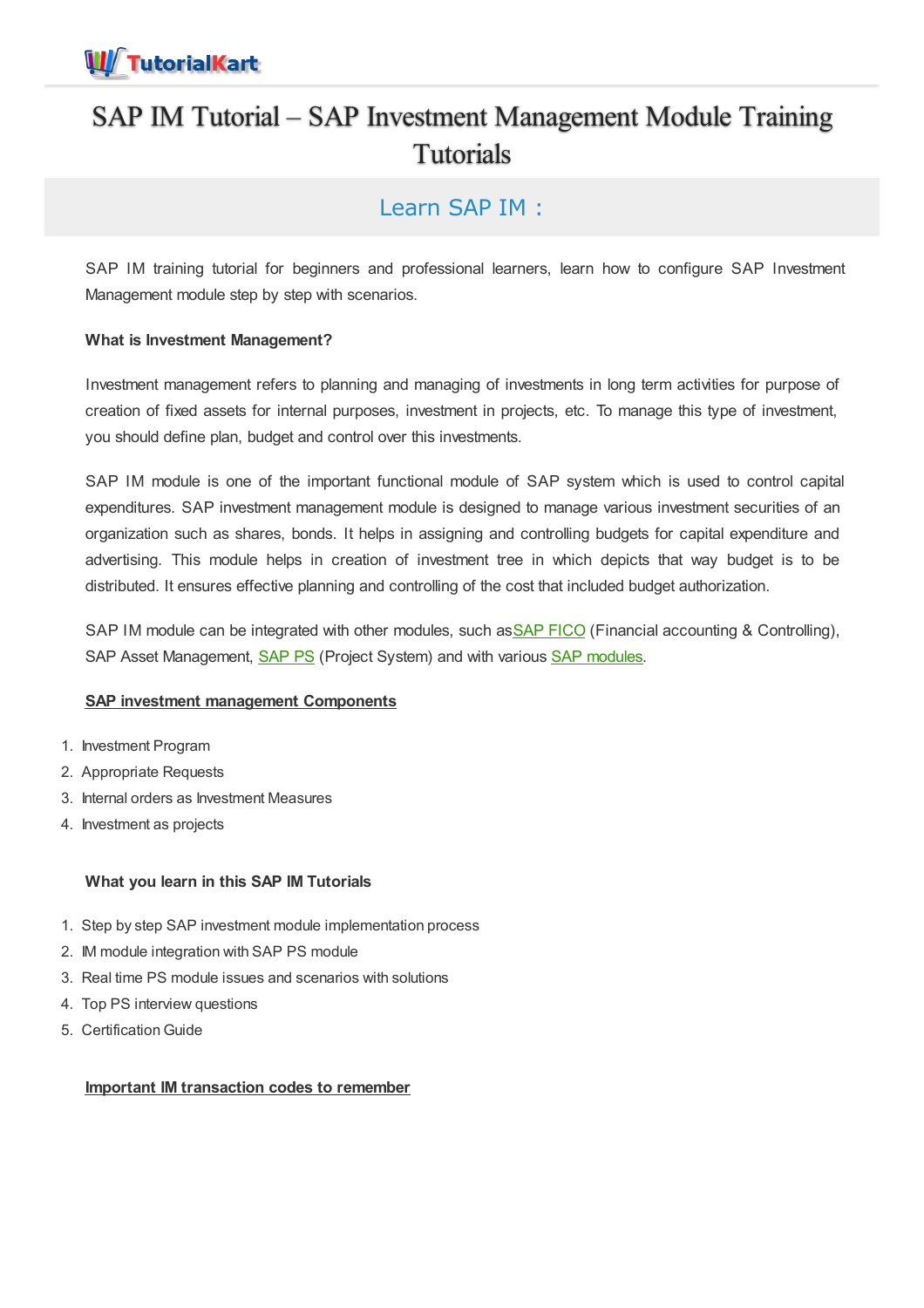| Description                  | <b>Transaction Code</b> |
|------------------------------|-------------------------|
| Create an Investment program | IM01                    |
| Create top program position  | IM11                    |
| Edit Original budget         | <b>IM35</b>             |
| Create internal order        | K001                    |
| <b>Budget Distribution</b>   | IM52                    |
| Open new approval year       | <b>IM27</b>             |
| Budget carry forward         | KOCF                    |
| Close old approval year      | IM27_CLOSE              |

This SAP Investment Management (IM) tutorials are designed in an easy method so that every beginner can learn IM module step by step.